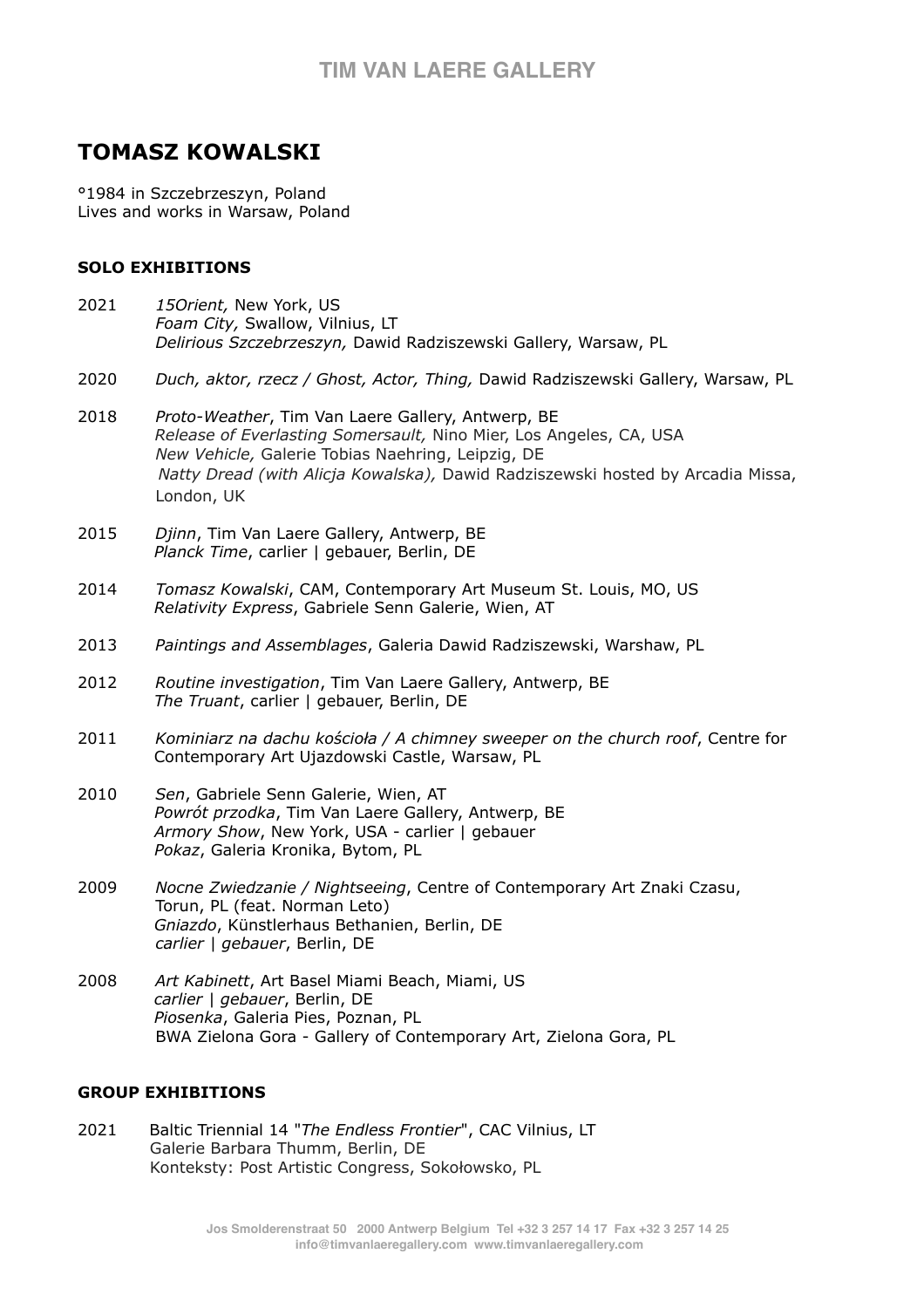## **TIM VAN LAERE GALLERY**

- 2020*Refugees Welcome,* Muzeum Sztuki Nowoczesnej MSN, Warszawa, PL *Enjoy and Take Care!,* Tim Van Laere Gallery, Antwerp, BE *5 Years,* Nino Mier, Los Angeles, CA, US *Entertainment Through Absence,* Gabriele Senn Galerie, Vienna, AU *In Exile,* Huis Henk Visch,Eindhoven, NL *The Spirit of Nature and Other Fairy Tales,* Silesian Museum, Katowice, PL
- 2019*Spojrzenia 2019 / Views 2019,* Zachęta National Gallery of Art, Warsaw, PL *Rock Paper Scissors,* Gabriele Senn Galerie, Vienna, AU The Last Waltz (For Leon), Tim Van Laere Gallery, Antwerp, BE Drowning In a Sea of Data, La Casa Encendida, Madrid, ES
- 2018 *Autofictions,* Wilhelm Hack Museum, Ludwigshafen, DE *Ordination,* organized by Sophie Tappeiner, Vienna, AU Bureau Audio hour, Mathew Gallery, New York, US  *Przepowiednia Jurodiwego / Fool's prophecy,* Muzeum Ikon, Warsaw, PL *Weeping, Dreaming, Fucking, Laughing,* Galeria Wschód, Warsaw, PL *Dzikość Serca / Wild At Heart* Zachęta National Art Gallery, Warsaw, PL *One Long Changing Body,* carlier|gebauer, Berlin, DE
- 2017*10th anniversary Contemporary Drawing Prize*, Centre Pompidou, Paris, FR *In Paper We Trust*, The Dot Project, London, UK
- 2016 Szalona Galeria, Muzeum Sztuki Nowoczesnej MSN, Warszawa, PL Parallel Vienna 2016 – Parallel Vienna, Vienna, AU *Objects Do Things*, Centre for Contemporary Art Ujazdowski Castle, Warsaw, PL
- 2015 *Very Long Figures*, Simone Subal Gallery, New York, US *Famed - Privileg der Umstände*, Galerie Senn, Vienna, AT *Procedures for The Head*, Kunsthalle Bratislava, SK *I hear your voice reflected in a glass and it sounds like it is inside of me*, carlier| gebauer, Berlin, DE *For Me Abstraction is Real!*, Boccanera Arte Contemporanea, Trento, IT *Run For The Roses*, Tim Van Laere Gallery, Antwerp, BE *Uciec i wrócić / Escape and Return*, Dawid Radziszewski, Warszawa, PL
- 2014 *Painting, Poetry, Pottery*, Tobias Naehring Galerie, Leipzig, DE *Gelatin: Paint Me, Paint Me Everywhere*, Bunkier Sztuki, Krakow, PL *The Night of the Great Season*, La Kunsthalle Mulhouse, Moulhouse Cedex, FR *As You Can See: Polish Art Today*, Museum of Modern Art Warsaw, Warsaw, PL *STENDHAL SYNDROME*, Galeria Zona, Szczecin, PL *Prix de dessin 2014 de la fondation Daniel & Florence Guerlain*, Palais de la bourse, Paris, FR
- 2013 *Everything and More*, Tim Van Laere Gallery, Antwerp, BE *Yellowing of the Lunar Consciousness*, Galleria Massimodeluca, Venice, IT
- 2012 *CASTLE IN THE AIR. A séance of imagination*, Centre of Culture ZAMEK, Poznan, PL *The Circus as a Parallel Universe*, Kunsthalle Wien, AT *Air de Pologne*, De Garage, Mechelen, BE
- 2011 *Museum of Desires*, MUMOK Museum Moderner Kunst, Stiftung Ludwig, Wien, AT *Genius without Talent*, de Appel, Amsterdam, NL *Acquisitions récentes: D'Antonin Artaud à Tatiana Trouvé*, Centre Pompidou, Paris, FR *EAST EX EAST*, Brand New Gallery, Milan, IT *Gone to Croatan – Strategien des Verschwindens*, HMKV, Dortmund, DE *Duet ( with Agnieszka Polska ) Spółdzielnia Goldex Poldex*, Krakow, PL *Die Unsichtbaren Vier*, Gabriele Senn Galerie, Wien, AT